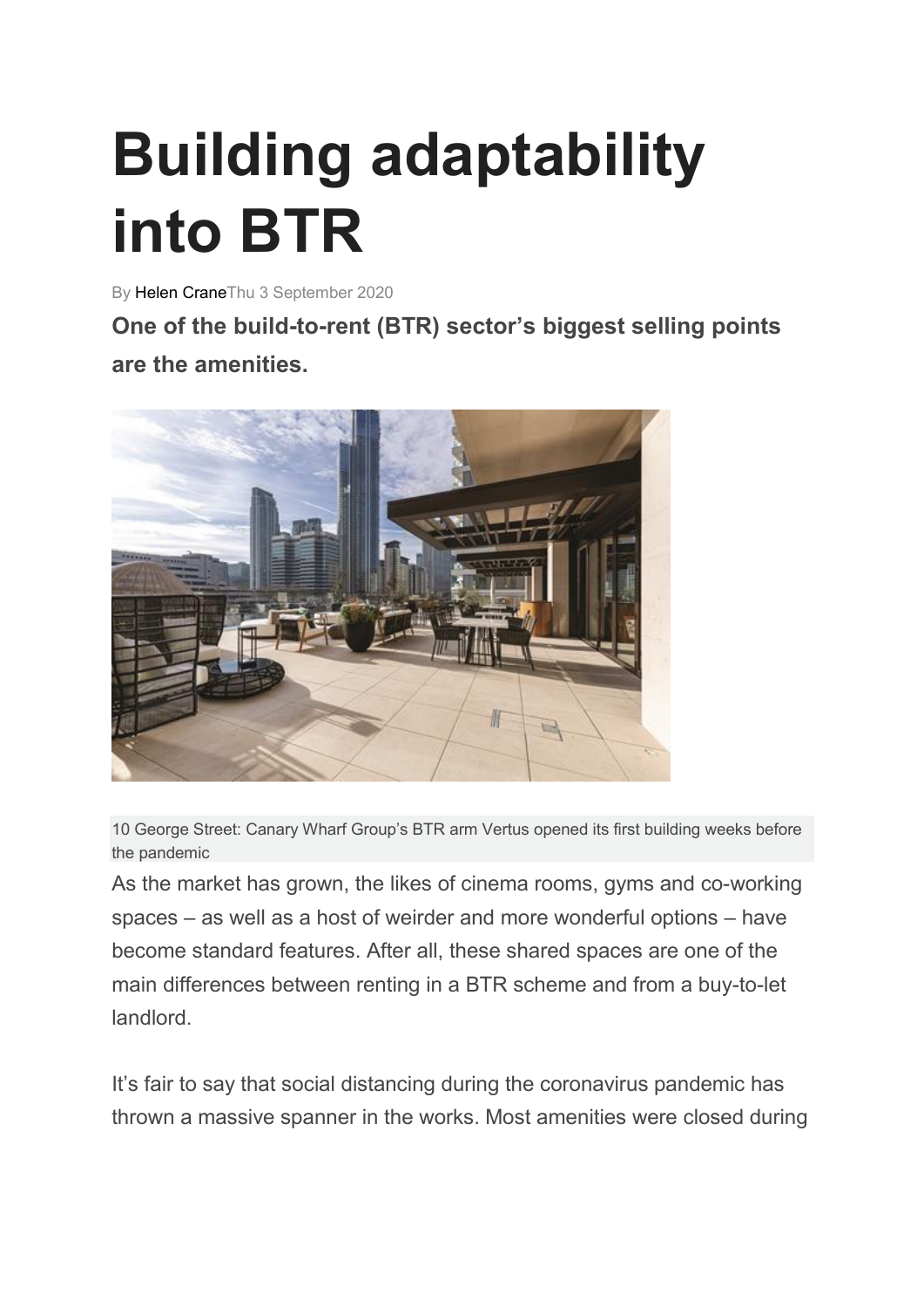the early days of lockdown, and although they are reopening now, many have reduced capacity.

Conversely, outdoor spaces – whether a balcony, roof terrace or garden – have been in high demand. Co-working spaces have also proved popular in recent weeks, as more people have become comfortable enough to leave their apartments while still working at home.

So, do developers now need to rethink the design of their blocks and the amenities they provide?

"While investment in [BTR] has grown considerably over the last five years, there are lots of schemes still in planning and development," says Rosie Ashton, an architect in CBRE's multifamily consultancy.

"Our response to Covid and its impact on how we live now will influence the developments completing over the next few years."

Encouragingly, those on the ground report that residents are still using amenity space – just in a more careful way. "The spaces are more bookable, it's more organised and the density is lower," says Russell Pedley, co-founder of architects Assael, who has worked on BTR schemes including Legal & General's Blackhorse Mills in Walthamstow. There, even the swimming pool has reopened thanks to a new booking system.

# **'Virtual community'**

Vertus, Canary Wharf Group's BTR arm, opened its first building at 10 George Street in mid-February just weeks before the lockdown. Alastair Mullens, head of Vertus, says it created a "virtual community" for residents during lockdown and has now made amenities bookable, moved around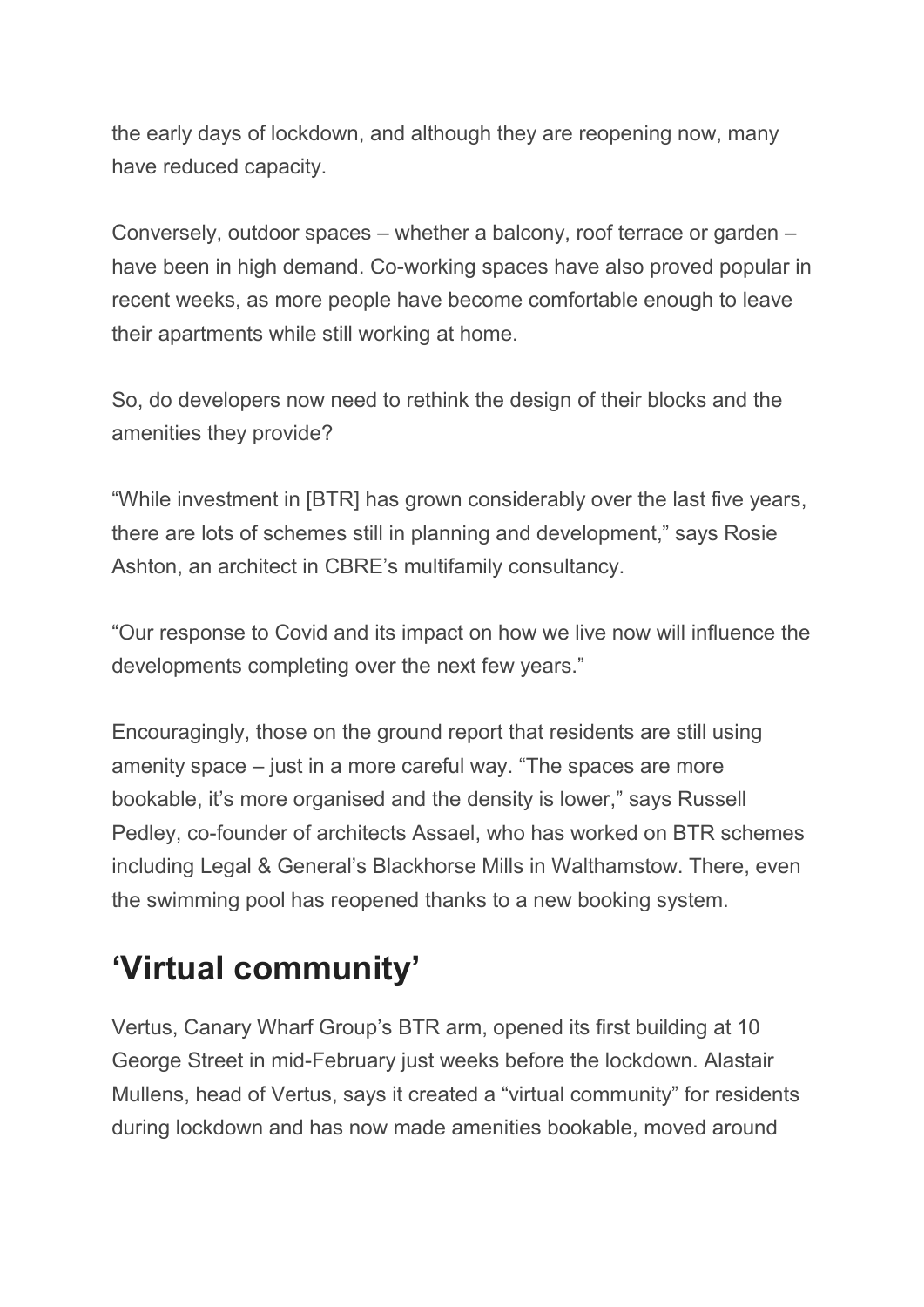furniture to support social distancing and reduced the size of events such as fitness classes.

"It is really important for our residents to be able to continue using these areas in a safe manner," Mullens says, describing them as "the heartbeat of life at 10 George Street".



East Village: Get Living says residents value amenities that are 'an extension out of their apartments'

Different amenities pose different challenges, however. Christian Armstrong, director of brand, product and technology at Get Living, says residents are really valuing amenities that are "an extension out of their apartments", such as the sky garden at its Elephant Central scheme. This is supported by anecdotal reports that some operators are looking to up their amenity provision due to demand from residents. However, Armstrong says "highly communal spaces" like cinemas are "more difficult to provide" at the moment.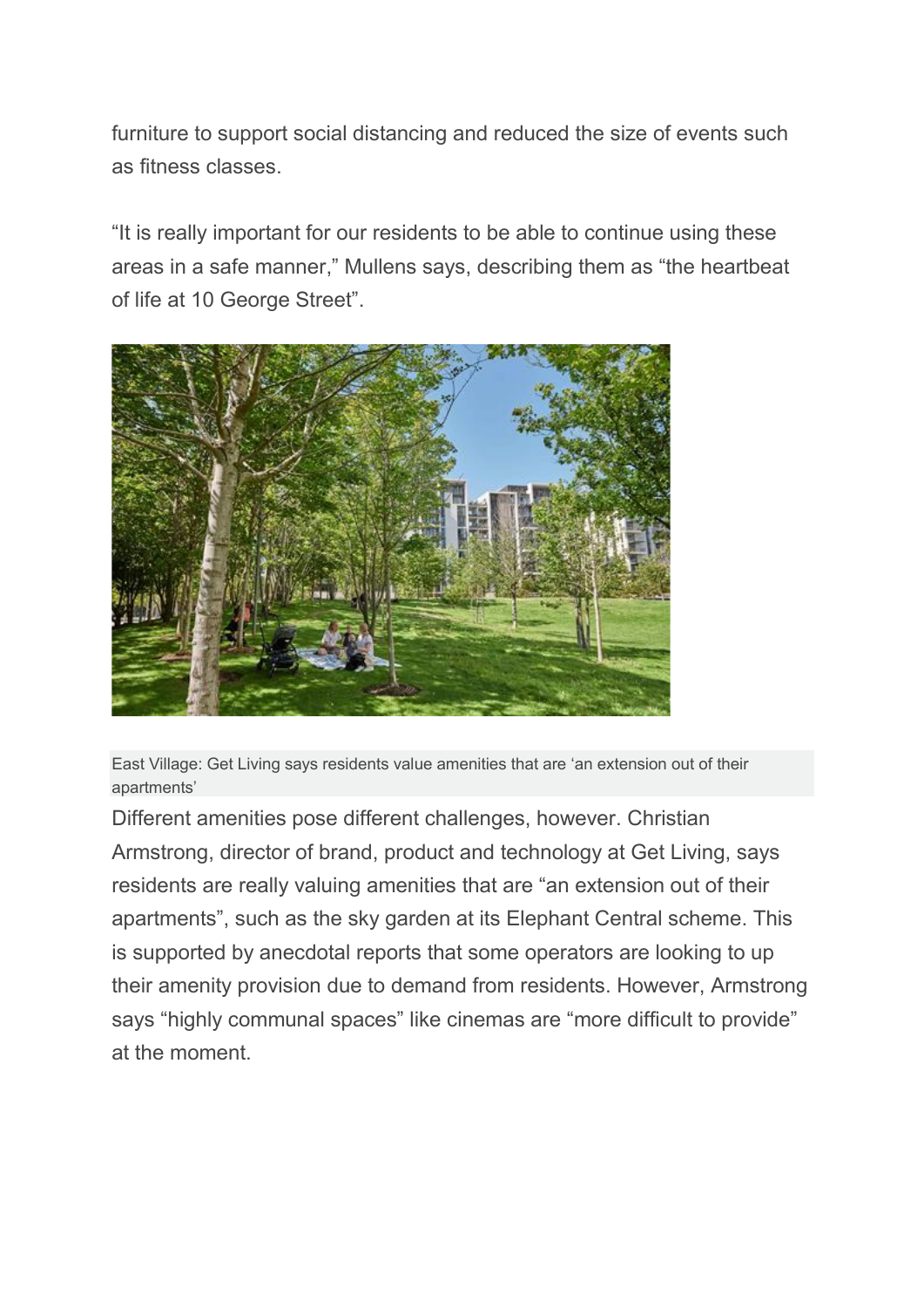## **Flexible spaces**

Wisely, those drawing up new BTR developments are designing in flexible spaces that can be adapted to more than one use. Before coronavirus, some developers had started to build 'shell' amenity spaces that they could adapt over time based on residents' needs – but in the Covid era spaces could change use in the space of a single day.

John Badman, director at global architecture, planning and design practice CallisonRTKL, envisions "adaptive spaces that can change by the hour – yoga in the morning, co-working space at lunch and a pop-up bar in the evening".

Assael has been asked to carry out 'audits' on amenity space in BTR developments since the pandemic took hold, and has added features such as wider corridors and separate up and down staircases to enable social distancing.

"It's important to think about design resilience," says Pedley. "Right now, the issue might be social distancing because of Covid, but in future the space could be holding a large-capacity event and those features would still be beneficial."

### *Covid's impact will influence developments in the next few years*

#### *Rosie Ashton, CBRE*

Others see less need to hedge their bets. "Will BTR residents still use cinemas and gyms? Sure they will," says Graham Bates, senior director strategy – Europe at LIV Group. "This will pass. Design should be about what is right for the building and the target demographic."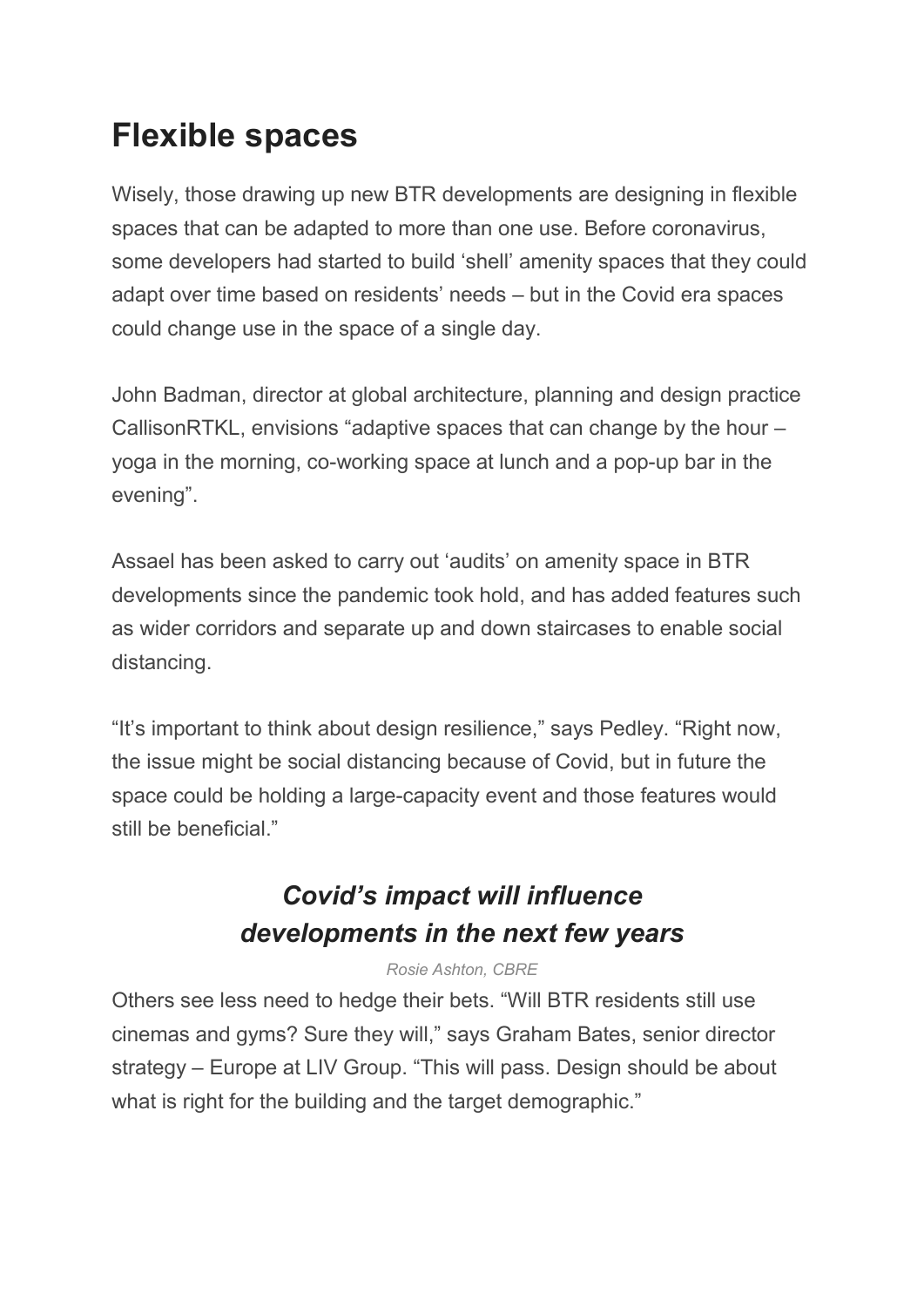One amenity everyone agrees BTR needs to factor in, whether in apartments or in the communal space is a functional place to work.

"If you're working from home, things like fast internet, co-working spaces, a gym and on-site food and beverage are a benefit," says John Dunkerley, chief executive of BTR investor Apache Capital Partners.

He adds that Covid has "probably accelerated" the letting of its Angel Gardens scheme in Manchester, which is now more than 50% occupied.

Demand for workspace could see a shift in priorities in terms of BTR amenities, believe some.

"Where once you might have found a cinema room, in future it will be a printing room complete with stationery cupboard, while the bookable dining room will double as a virtual boardroom," says Badman.

"The concierge will offer IT support, while phone booths might pop up along corridors to allow meetings and video calls to be taken privately."

Schemes at the design stage certainly look to be including more co-working space. "We are advising clients to design spaces for co-working and in some cases, spaces previously allocated for commercial use are now being repurposed," says Bates.

### **Repurposing space**

Operators are also rushing to repurpose space in existing buildings. Get Living, for example, is converting its front offices into workspace.

"We're starting to see the fabric of the community come together," says Armstrong.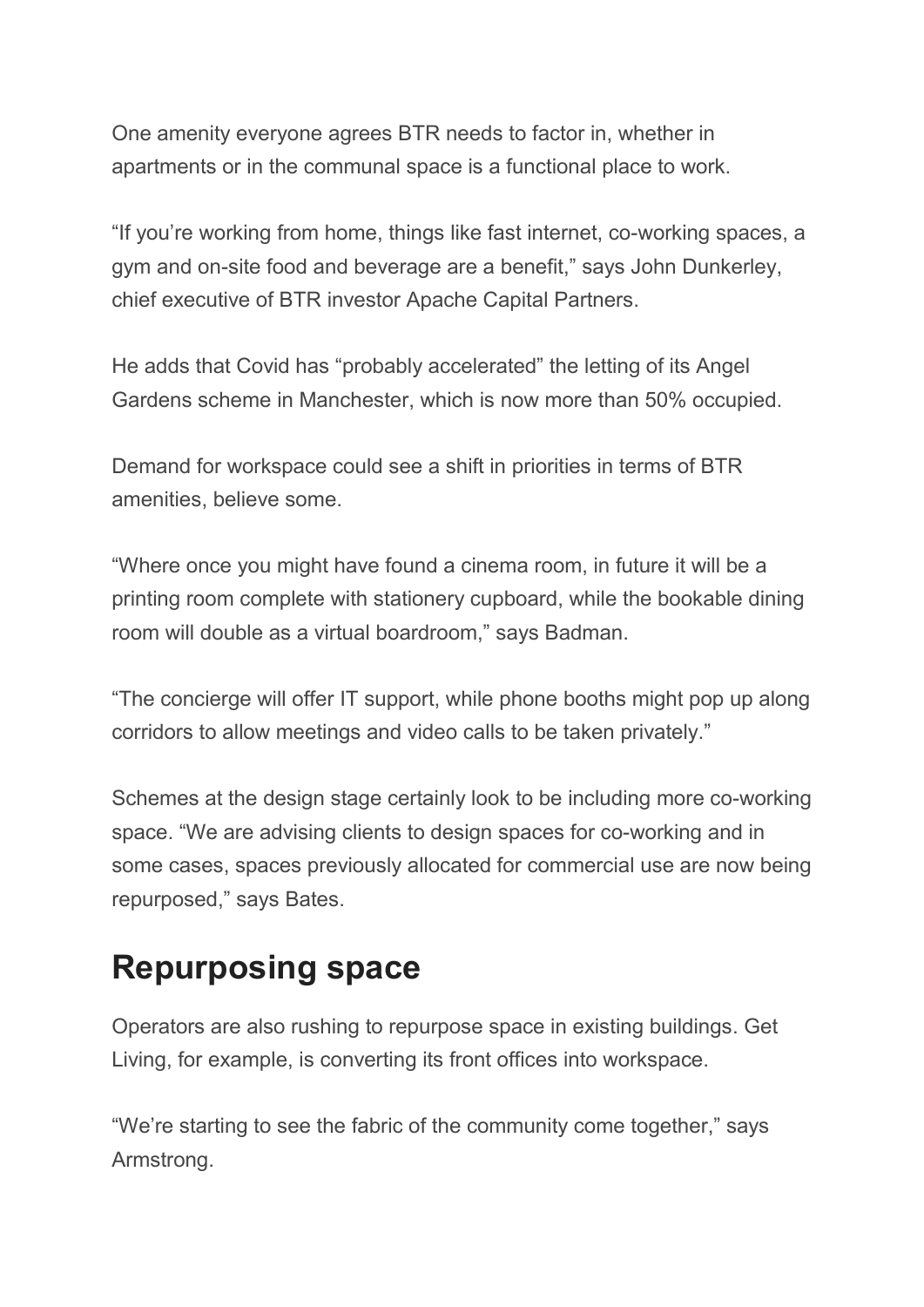"You can't artificially create a community, but people working from home more is contributing to that."

Not everyone wants to work collectively, though, particularly in this time of social distancing – and this could prompt a rethink of how space is allocated inside individual flats.

Because of the economic imperative for critical mass in BTR schemes, it is unlikely we will ever see studies being provided en masse.

"It's probably going to be more down to intelligent design rather than increasing floor areas," says Mark Clegg, international partner at Cushman & Wakefield.



Angel Gardens: Apache Capital Partners says Covid-19 'probably accelerated' the letting of its Manchester scheme

Pedley adds that "something like a cupboard opening or a space in front of a bay window" could become a functional desk space, while Lesley Roberts, executive development director at Allsop, says the whole layout of apartments could be radically changed to create a true hybrid space.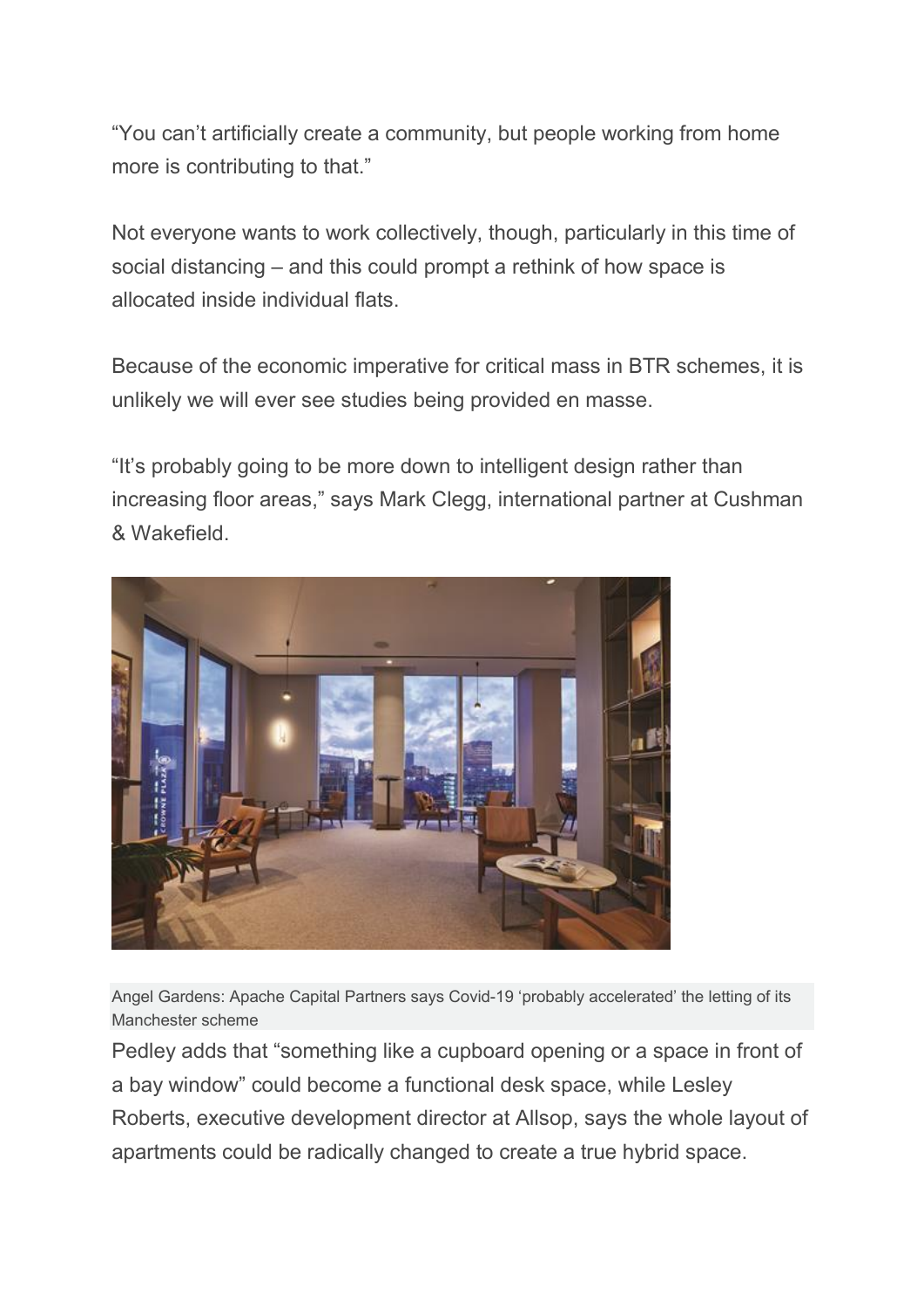"I think we might see more 'work-live' units like we saw in east London in the 1980s and 90s," she says. "It's the sort of thing that BTR could embrace."

Residents are also becoming more discerning about the specifications of their apartments, having spent so much time in them.

"They've been paying more attention to things like the quality of light, aspect, fresh air, biophilic design and layout," Roberts says.

One element that comes up time and time again is the need for outdoor space. During lockdown, the divide between those with proper balconies and those without was thrown into sharp relief, and as such, private outdoor space has become a priority for those developing or investing in BTR.

"Conversations I've had with developers and investors over the past couple of months suggest the days of the Juliet balcony are over," says Clegg.

Where balconies are not economically feasible, for example in lower-priced units, communal outdoor areas will be vital.

"We already see developers introducing sheltered outdoor spaces such as podium and rooftop gardens, as well as traditional ground-floor-level communal gardens, which can be zoned to support social distancing," says Ashton.

Ultimately, though, there's only so much green space an inner-city apartment block can provide. With so many of us reconnecting with nature during the pandemic, could the golden rule that BTR schemes must be within striking distance of a station start to shift?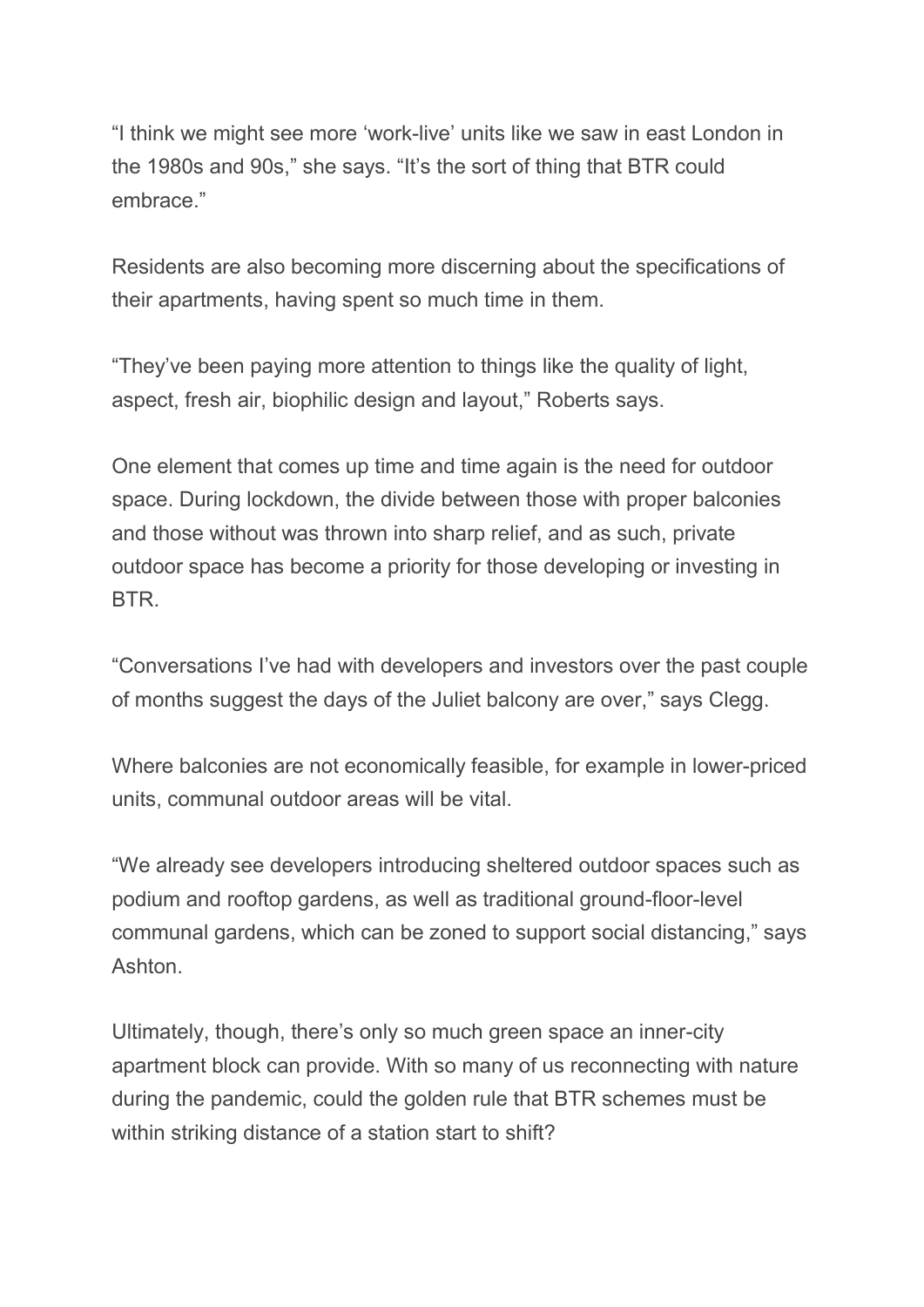"Renters might be happy to walk an extra five or 10 minutes to the station if their apartment is next to a park," says Clegg, while others go even further, suggesting Covid might be the catalyst for BTR to finally make its move out of the city.

# **Suburban BTR**

"We've noticed there's more appetite to live in suburban build-to-rent," says Pedley, who envisions the rise of the "garden-style development, where amenities are housed in a centralised clubhouse, and there are individual houses and small apartment blocks in a parkland setting".

Really, the debate about the future of BTR relies on making guesses about how quickly life might return to some kind of normality – and what that 'new normal' might look like.

### *Knee-jerk responses don't seem like a good idea to me*

*Graham Bates, LIV Group*

While there are plenty of ideas and lots of short-term tweaking of amenity space, no one is rushing to make sweeping long-term changes.

"Knee-jerk responses don't seem like a good idea to me, when over the longer term Covid-19 will hopefully not be present," says Bates.

Covid has been a reminder of the unpredictable factors the industry deals with when designing buildings, and how quickly things can change in the few years it takes for a floor plan to become a functioning building. These are things that are very difficult to plan for.

"If we change everything to make it fit-for-purpose to avoid contagion, then what's the next thing to come along?" says Roberts. "It reminds me of when